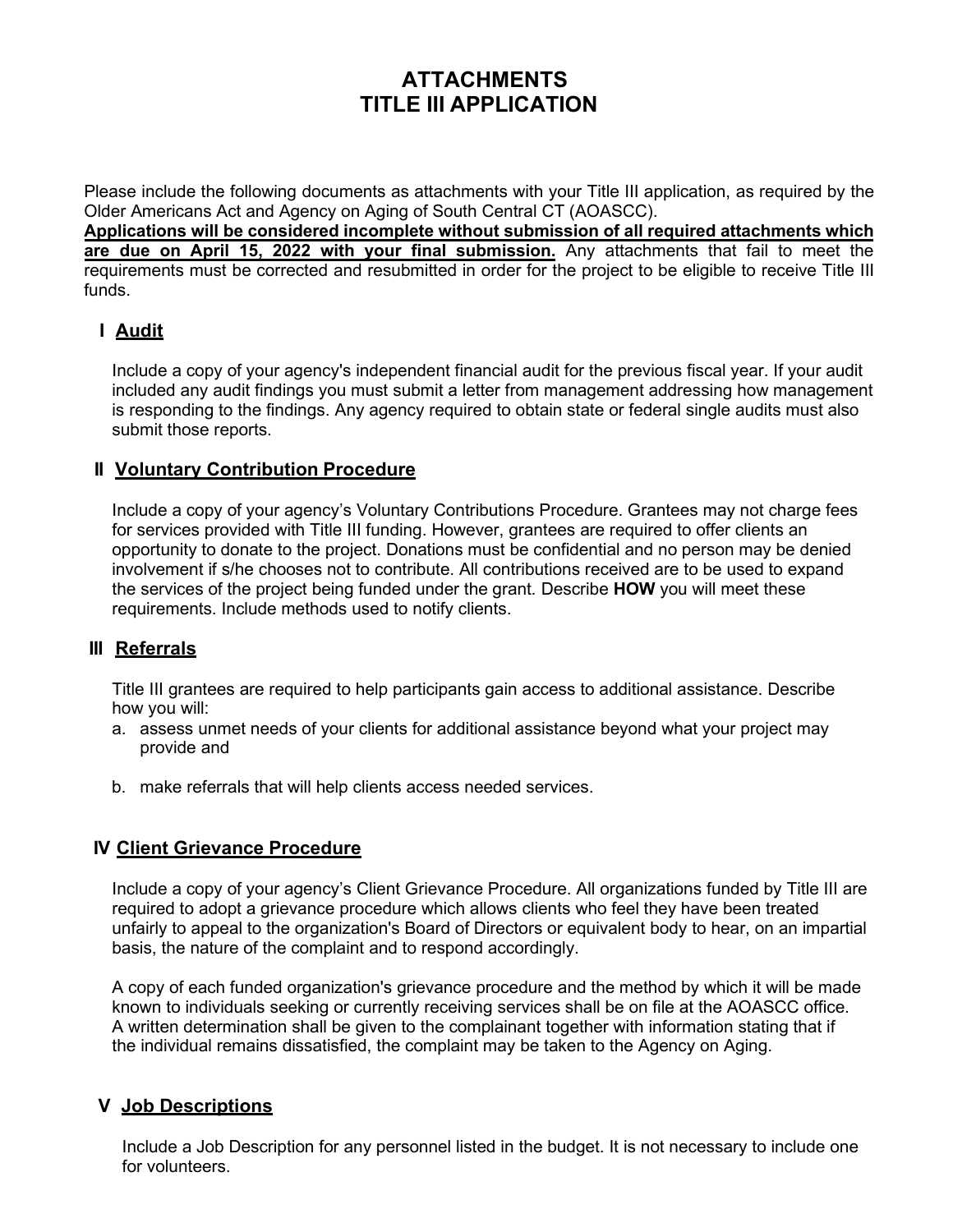#### **VI Affirmative Action Plan**

AOASCC is firmly committed to the concept of Affirmative Action as expressed by the following policy:

The Agency on Aging of South Central CT embraces a policy of equal opportunity and affirmative action in all of its operations, especially in the three important areas of employment, the awarding of grants and contracts, and the delivery of services to the elderly.

The Agency on Aging undertakes not only to make all decisions regarding recruiting, hiring, promotion, and provision of services without discrimination on grounds of race, national origin, religion, gender, sexual orientation, marital status, age or physical or mental handicap; it will also make specific efforts affirmatively to identify and overcome the negative effects of prior or current societal discrimination on all of its operations and those of its grantee agencies and contractors.

The Agency's commitment to the principle of affirmative action is manifested through the development and periodic up-grading of an Affirmative Action Plan, which includes specific goals and timetables, actions designed to achieve stated goals, delegation of responsibility, and the continual monitoring of performance by the supervisory staff and the Board of Directors."

#### **Applicants are required to submit an Affirmative Action Plan, updated for the Project Year, containing:**

- (1) A policy statement with the signature of the Chairman of the Applicant Agency;
- (2) A grievance procedure relating to affirmative action issues;
- (3) A vendor's statement *(form attached)*;
- (4) The name of the Affirmative Action Officer of the Applicant Agency;
- (5) Specific hiring goals and timetables for the Project Year.

#### **VII Subcontracts**

- A. If any subcontracts are planned for the proposed project, provide all of the following information concerning each subcontract:
	- (1) The agency/person with which you will subcontract
	- (2) The purpose of the subcontract
	- (3) The status of the proposed subcontractor organization
		- municipal, private non-profit, private for profit
		- minority business enterprise
	- (4) Qualifications of the proposed subcontractor
	- (5) The role and responsibilities of the applicant agency in administering the subcontract
- B. Attach a letter of understanding and a vendor's statement *(form attached)* for each potential subcontractor.

#### **VIII Standard Assurances**

Include one copy of the attached Standard Assurances document with original signature of official from your agency who is authorized to sign contracts.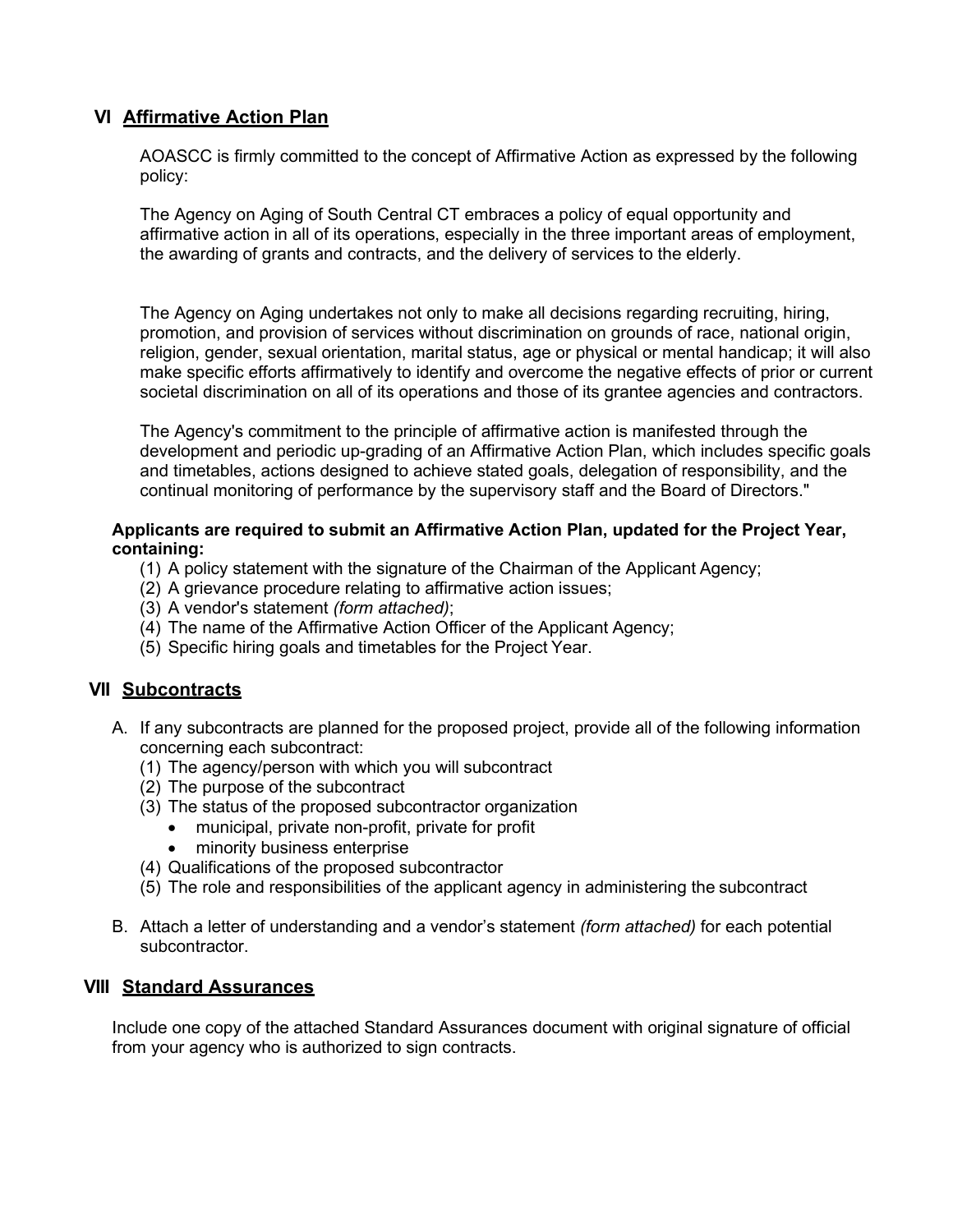# **VENDOR'S STATEMENT**

## **ACKNOWLEDGMENT OF COMPLIANCE WITH**

## **AFFIRMATIVE ACTION AND EQUAL EMPLOYMENT**

AGENCY NAME

GRANT PROJECT

is an affirmative action employer, supportive of, and in compliance with all Federal and State legislative mandates in thisregard.

will not knowingly do business with any contractor, subcontractor or supplier of materials who discriminates against members of any protected class.

**Signature** Signature

**Title The Community of the Community of Title** 

**Date** Date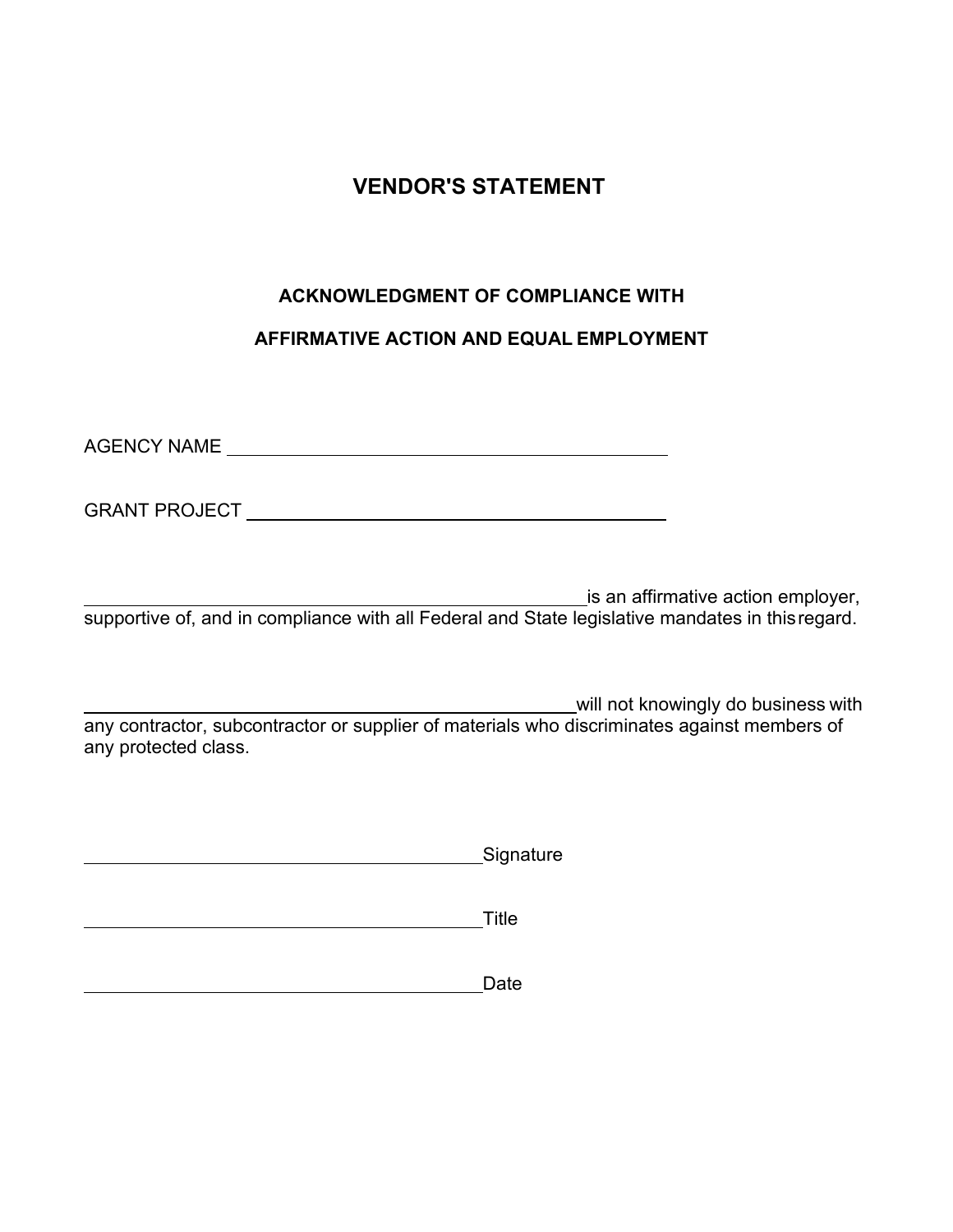# **STANDARD ASSURANCES**

The undersigned applicant agency (grant applicant) submits this application for a contract/grant award under Title III of the Older Americans Act, as amended, and understands and agrees that the following provisions are part of the official application and as such become binding upon the conduct of the project subsequent to the award of any funds by the Agency on Aging of South Central CT.

It is understood and agreed by the undersigned that: 1) funds awarded as a result of this request are to be expended for the purposes set forth herein and in accordance with all applicable laws, regulations, policies and procedures of the Agency on Aging of South Central CT, the Connecticut State Department on Aging, the Administration for Community Living and the US Department of Health and Human Services; 2) any changes in the original proposal as approved will be submitted in writing by the applicant and upon notification of approval by the Agency on Aging shall be deemed incorporated into and become a part of this agreement; 3) if funds are awarded, I am authorized to accept the grant and proceed with implementation on October 1; and 4) funds awarded by the Agency on Aging may be terminated at any time for violations of any terms and conditions and requirements of this agreement.

### **I. OLDER AMERICANS ACT**

The undersigned applicant agency AGREES:

- 1. That the project will be carried out in accordance with Title III of the Older Americans Act, the program regulations issued thereto, the policies and procedures established by the Agency on Aging, and the terms and conditions of this application as approved by the Agency on Aging in making an award of funds.
- 2. That where subcontracts are proposed for the operation of one or more components of the proposal and are approved as part of any award of funds under Title III, the applicant agency retains full and complete responsibility for the operation of the project in keeping with the policies and procedures established by the Agency on Aging for the project. The applicant agency will be held accountable by the Agency on Aging for all project expenditures; and will ensure that all expenditures incurred by the subcontracting agency(ies) will be in accordance with the cost policies and procedures established by the Agency on Aging, in keeping with the guidelines of the United States Administration on Aging. Copies of any proposed subcontracts are submitted with this application.
- 3. To cooperate with the Agency on Aging in its efforts toward developing a comprehensive and coordinated system of services for the elderly by participating in joint planning efforts and other activities mutually agreed upon to meet this goal. All services provided under this award shall be coordinated with other appropriate services in the community and these services shall not constitute an unnecessary duplication of services provided by other sources.
- 4. To provide for or participate in such training as may be necessary to enable paid and volunteer project personnel to perform more effectively on the project.
- 5. To actively seek qualified older persons for paid positions on the project and, wherever possible, to make provision for volunteer opportunities for older persons.
- 6. With the consent of the project participant or his or her representative, to bring to the attention of appropriate officials for follow-up, conditions or circumstances which place the older person, or the household of the older person, in imminent danger. Also, to assist project participants in taking advantage of benefits under other programs, as appropriate.
- 7. To cooperate and assist in efforts undertaken by the Agency on Aging, the State Department on Aging, the United States Administration on Aging, or any other agency or organization duly authorized by any of the preceding, to evaluate the effectiveness, feasibility and costs of the project.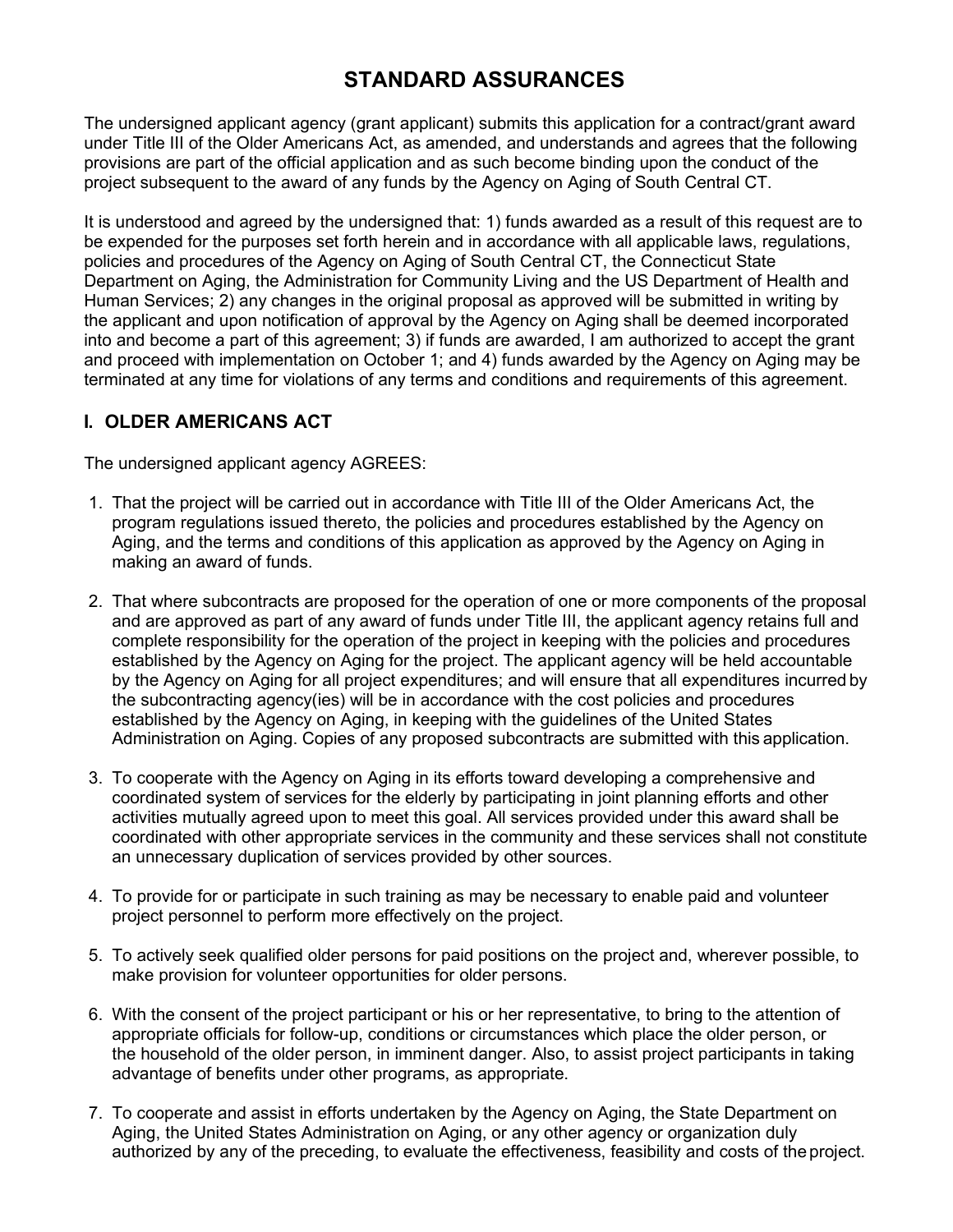- 8. To provide the Agency on Aging, in a timely manner, with statistical and other information whichthe Agency on Aging requires in order to meet its planning, coordination, evaluation, and reporting requirements.
- 9. To provide each project participant with an opportunity to voluntarily contribute to the cost of the service; to protect the privacy of each participant with respect to his or her contributions; and to establish appropriate procedures to safeguard and account for all such contributions. No person may be denied any service because they will not or cannot contribute to the cost of the service.
- 10. To maintain such accounts and documents as will serve to permit expeditious determination to be made at any time of the status of funds within the award, including the disposition of all monies received from the Agency on Aging, and the nature and amount of all charges claimed against such funds, and to retain such records for a period of three years after the project period.
- 11. To identify Title III of the Older Americans Act as the funding source and the Agency on Aging of South Central CT as the funding agency in all publicity about the program.

#### **II. CIVIL RIGHTS ACT OF 1964 (AMENDED TO THE CIVIL RIGHTS ACT OF 1991) REHABILITATION ACT OF 1973, AS AMENDED AGE DISCRIMINATION ACT OF 1975, AS AMENDED**

The undersigned also AGREES THAT it will comply with Title VI of the Civil Rights Act of 1964 (42 U.S.C. §2000d et seq.); Section 504 of the Rehabilitation Act of 1973, as amended (29 U.S.C. §794); the Age Discrimination Act of 1975, as amended (42 U.S.C. §6101 et seq.); and all requirements imposed by or pursuant to the Regulations of the Department of Health and Human Services (45 CFR Parts 80, 84, and 91) issued pursuant to those titles, to the end that, no person in the United States shall, on the basis of race, color, national origin, handicap, or age be excluded from participation in, be denied the benefits of, or be otherwise subjected to discrimination in admission or access to or treatment or employment under any program or activity for which the Grantee receives Federal financial assistance from Agency on Aging of South Central CT, (herein-after called "Grantor"), a recipient of Federal financial assistance from the Department; and HEREBY GIVES ASSURANCE THAT it will immediately take any measures necessary to effectuate this agreement.

If any real property or structure thereon is provided or improved with the aid of Federal financial assistance extended to the Grantee by the Grantor, this assurance shall obligate the Grantee, or in the case of any transfer of such property, any transferee, for the period during which the real property or structure is used for a purpose for which the Federal financial assistance is extended or for another purpose involving the provision of similar services or benefits. If any personal property is so provided, this assurance shall obligate the Grantee for the period during which it retains ownership or possession of the property. In all other cases, this assurance shall obligate the Grantee for the period during which the Federal financial assistance is extended to it by the Grantor.

## **III. CERTIFICATION REGARDING LOBBYING**

The undersigned certifies, to the best of his or her knowledge and belief, that

1. No Federal appropriated funds have been expended or will be expended, by or on behalf of the undersigned, to any person for influencing or attempting to influence an officer or employee of any agency, a Member of Congress, an officer or employee of Congress, or an employee of a Member of Congress in connection with any of the following covered Federal actions: the awarding of any Federal contract, the making of any Federal grant, the making of any Federal loan, the entering into of any cooperative agreement, and the extension, continuation, renewal, amendment, or modification of any Federal contract, grant, loan, or cooperative agreement.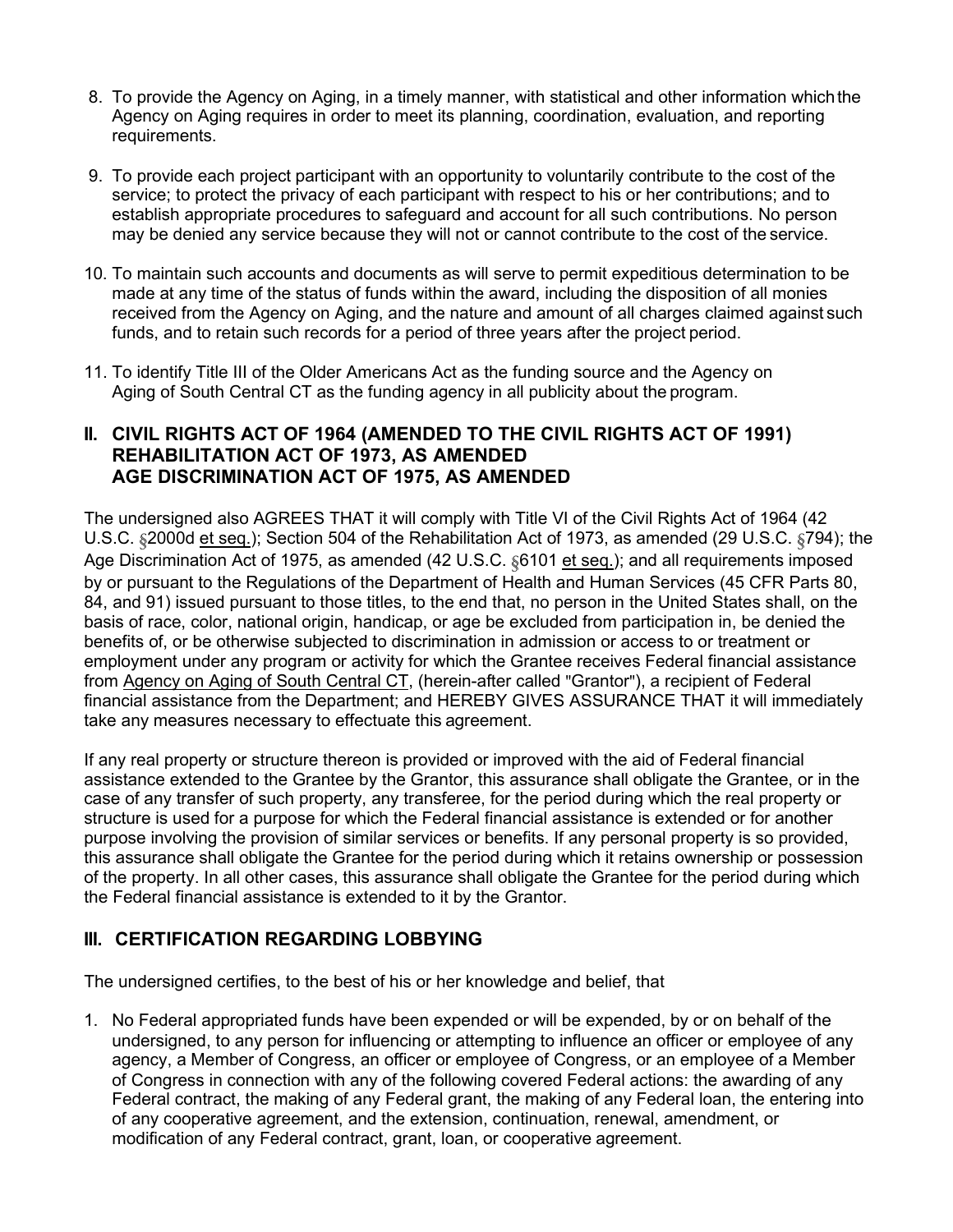- 2. If any funds other than Federal appropriated funds have been expended or will be expended to any person for influencing or attempting to influence an officer or employee of any agency, a Member of Congress, an officer or employee of Congress, or an employee of a Member of Congress in connection with this Federal contract, grant, loan or cooperative agreement, the undersigned shall complete and submit Standard Form-LLL, "Disclosure of Lobbying Activities," in accordance with its instructions.
- 3. The undersigned shall require that the language of this certification be included in the award documents for all subawards at all tiers (including subcontracts, subgrants, and contracts under grants, loans, and cooperative agreements) and that all subrecipients shall certify and disclose accordingly.

This certification is a material representation of fact upon which reliance was placed when this transaction was made or entered into. Submission of this certification is a prerequisite for making or entering into this transaction imposed by section 1352, title 31, U. S. Code. Any person who fails to file the required certification shall be subject to a civil penalty of not less than \$10,000 and not more than \$100,000 for each such failure.

## **IV. CERTIFICATION OF DRUG FREE WORKPLACE**

The undersigned HEREBY AGREES THAT it will comply with the Drug-Free Workplace Act of 1988 in matters relating to providing a drug-free work place. The undersigned contractor will:

- 1. Publish a statement notifying employees that unlawful manufacture, distribution, dispensation, possession, or use of a controlled substance is prohibited and specifying actions to be taken against employees for violations of such prohibition;
- 2. Establish a Drug-Free Awareness Program to inform employees about all of the following:
	- The dangers of drug abuse in the work place,
	- The organization's policy of maintaining a drug-free work place,
	- Any available counseling, rehabilitation and employee assistance programs, and
	- Penalties that may be imposed upon employees for drug abuse violations.
- 3. Provide that every employee who works on the proposed contract or grant:
	- Will receive a copy of the agency's drug-free policy statement, and
	- Will agree to abide by the terms of the agency's statement as a condition of employment.

## **V. NON-DISCRIMINATION REGARDING SEXUAL ORIENTATION**

The undersigned AGREES THAT it will not discriminate or permit discrimination against any person or group of persons on the grounds of sexual orientation, in any manner prohibited by the laws of the United States or of the State of Connecticut. The contractor also agrees to the following:

- 1. Employees are treated when employed without regard to their sexual orientation.
- 2. A notice stating the above to be posted in conspicuous places available to employees and applicants.
- 3. To comply with Connecticut General Statutes 46a-56.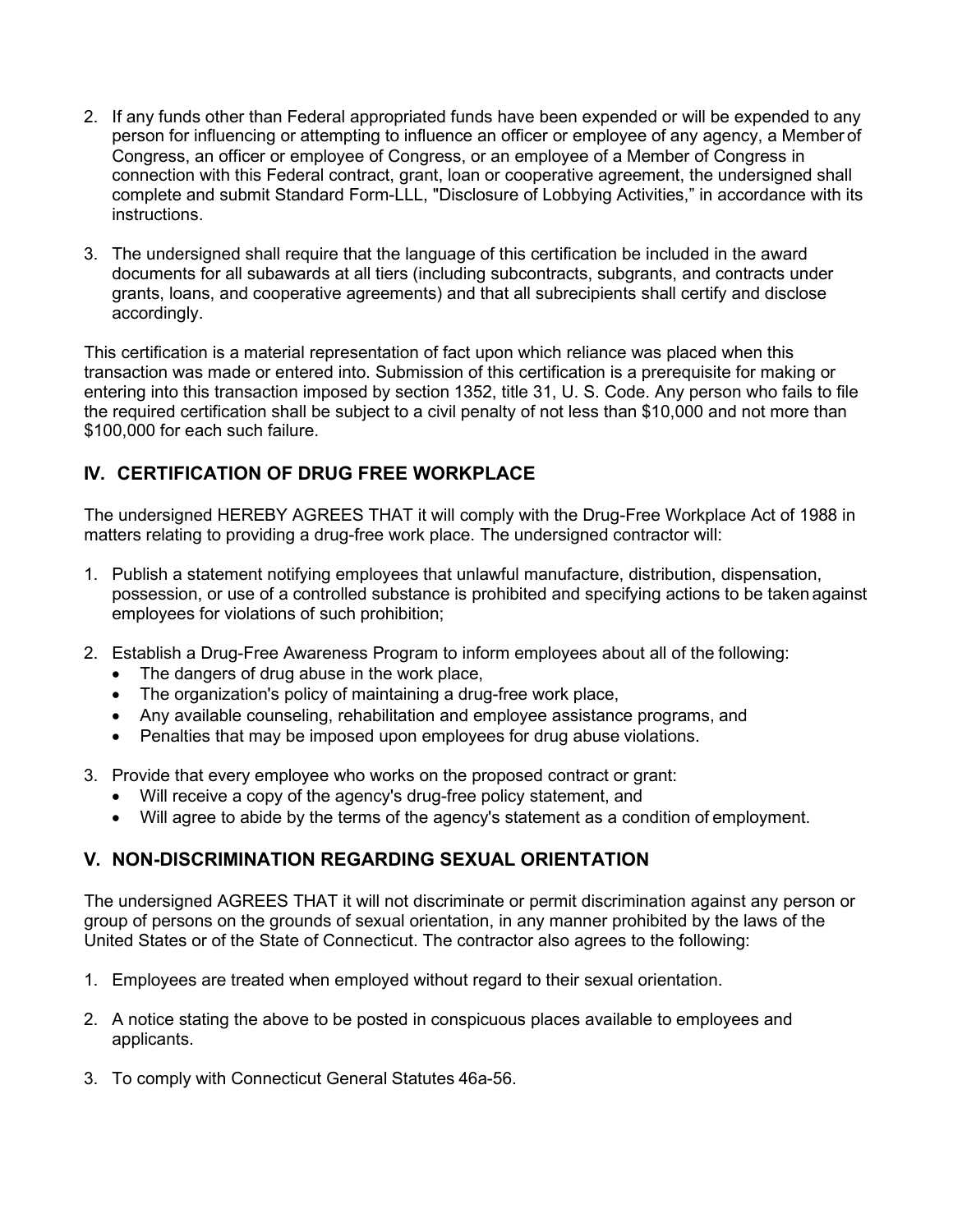## **VI. NON-DISCRIMINATION AND AFFIRMATIVE ACTION**

The undersigned AGREES it will not discriminate or permit discrimination against any person or groupof persons on the grounds of race, color, religious creed, age, marital status, national origin, ancestry, sex, mental retardation, or physical disability, including, but not limited to, blindness, unless it is shown that such a disability prevents the performance of the work involved. The agency also agrees to the following:

- 1. In all solicitations or advertisements for employees to state "affirmative action-equal opportunity employer".
- 2. A notice stating the above to be posted in conspicuous places available to employees and applicants.
- 3. To comply with Connecticut General Statutes 46a-56, 46a-68e, and 46a-68f.

## **VII. AMERICANS WITH DISABILITIES ACT OF 1990**

The undersigned states they are familiar with the terms of this Act and are in compliance with said Act.

### **VIII. UTILIZATION OF SMALL,MINORITY, AND WOMEN'S BUSINESS ENTERPRISES**

The undersigned AGREES to use best efforts consistent with 45C.F.R. 74.160 et seq. (1992) and paragraph 9 of Appendix G; Connecticut General Statutes 13a-95a, 4a-60, 4a-62, 4b-95(b), and 32-9e.

## **IX. OFFER OF GRATUITIES**

By submission of this application, the undersigned certifies that no elected or appointed official or employee of the contracting agency(ies) or the state of Connecticut has or will benefit financially or materially from this procurement. Any contract arising from this procurement may be terminated if it is determined that gratuities of any kind were either offered to or received by any of the aforementioned officials or employees from the grantee, the grantee's agent, or the grantee's employee(s).

## **X. SUSPENSION OR DEBARMENT**

The undersigned certifies that the grantee or any persons (including subcontractors) involved in the administration of Federal and State funds:

- 1. has not been convicted or had a civil judgment rendered against him/her for commission of fraud or a criminal offense in performing a public transaction or contract (local, state, or federal) or commission of embezzlement, theft forgery, bribery, falsification or destruction of records, making false statements or receiving stolen property;
- 2. is not presently indicted for or otherwise criminally or civil charged by a governmental entitywith commission of any of the above offenses;
- 3. has not had one or more public transactions terminated for cause or fault; and

Any change in the above status shall be immediately reported to the Agency on Aging.